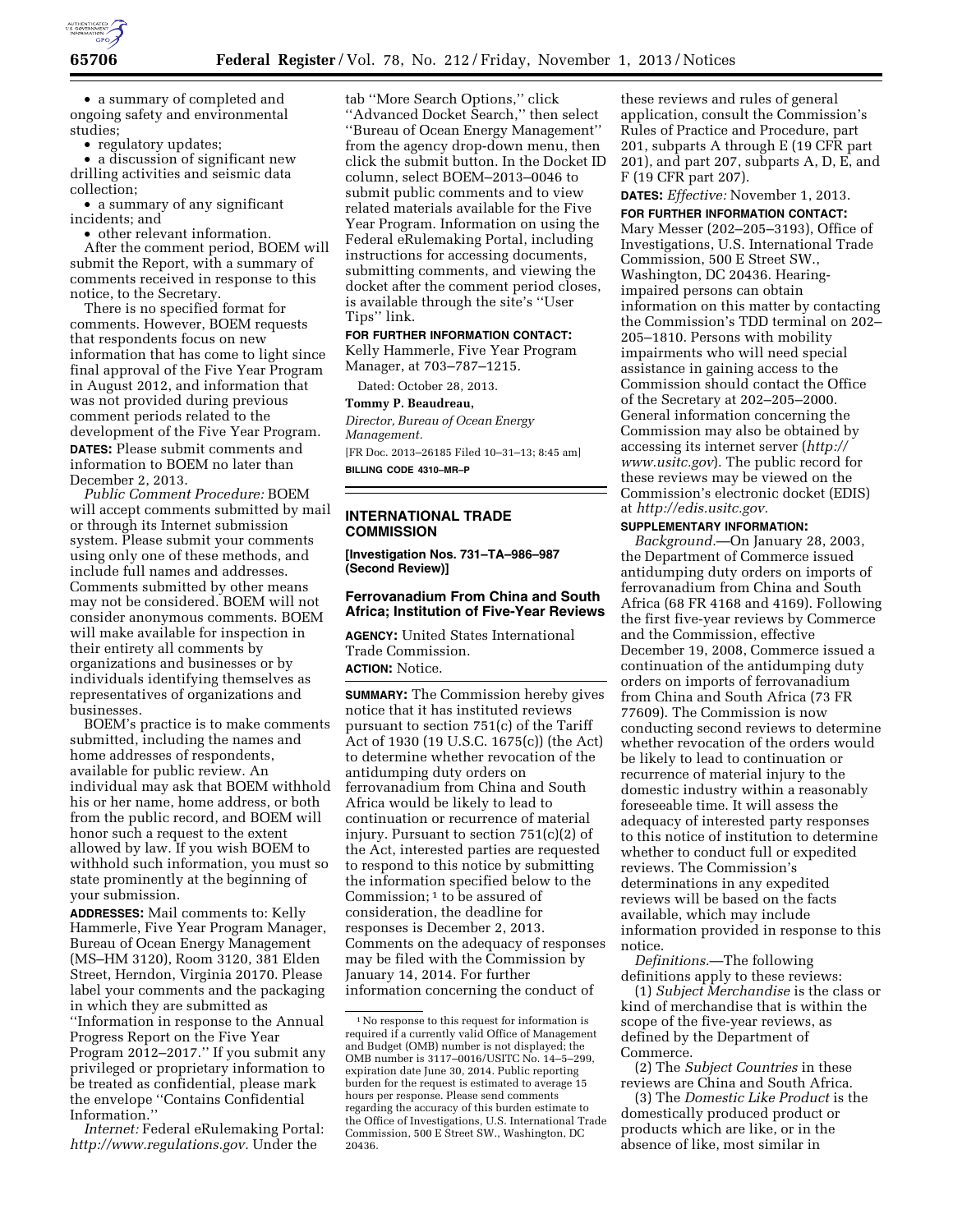characteristics and uses with, the *Subject Merchandise.* In its original determinations and its first full five-year review determinations, the Commission found a single *Domestic Like Product*  consisting of ferrovanadium of all grades coextensive with Commerce's scope.

(4) The *Domestic Industry* is the U.S. producers as a whole of the *Domestic Like Product,* or those producers whose collective output of the *Domestic Like Product* constitutes a major proportion of the total domestic production of the product. In its original determinations, the Commission defined a single *Domestic Industry* consisting of the U.S. producers of ferrovanadium, i.e., Bear Metallurgical Co. (Bear), Shieldalloy Metallurgical Corp. (now known as Metvan), and International Specialties Alloys. In its first full five-year review determinations, the Commission defined the *Domestic Industry* as all U.S. producers of the *Domestic Like Product,* namely Bear and Metvan. The Commission did not include tollees U.S. Vanadium Corp. (now known as Stratcor) and Gulf Chemical & Metallurgical Corp. in the *Domestic Industry* in its original determinations or first full five-year review determinations.

(5) An *Importer* is any person or firm engaged, either directly or through a parent company or subsidiary, in importing the *Subject Merchandise* into the United States from a foreign manufacturer or through its selling agent.

*Participation in the reviews and public service list.*—Persons, including industrial users of the *Subject Merchandise* and, if the merchandise is sold at the retail level, representative consumer organizations, wishing to participate in the reviews as parties must file an entry of appearance with the Secretary to the Commission, as provided in section 201.11(b)(4) of the Commission's rules, no later than 21 days after publication of this notice in the **Federal Register.** The Secretary will maintain a public service list containing the names and addresses of all persons, or their representatives, who are parties to the reviews.

Former Commission employees who are seeking to appear in Commission five-year reviews are advised that they may appear in a review even if they participated personally and substantially in the corresponding underlying original investigation. The Commission's designated agency ethics official has advised that a five-year review is not considered the ''same particular matter'' as the corresponding underlying original investigation for

purposes of 18 U.S.C. 207, the post employment statute for Federal employees, and Commission rule 201.15(b) (19 CFR 201.15(b)), 73 FR 24609 (May 5, 2008). This advice was developed in consultation with the Office of Government Ethics. Consequently, former employees are not required to seek Commission approval to appear in a review under Commission rule 19 CFR 201.15, even if the corresponding underlying original investigation was pending when they were Commission employees. For further ethics advice on this matter, contact Carol McCue Verratti, Deputy Agency Ethics Official, at 202–205– 3088.

*Limited disclosure of business proprietary information (BPI) under an administrative protective order (APO) and APO service list.*—Pursuant to section 207.7(a) of the Commission's rules, the Secretary will make BPI submitted in these reviews available to authorized applicants under the APO issued in the reviews, provided that the application is made no later than 21 days after publication of this notice in the **Federal Register.** Authorized applicants must represent interested parties, as defined in 19 U.S.C. 1677(9), who are parties to the reviews. A separate service list will be maintained by the Secretary for those parties authorized to receive BPI under the APO.

*Certification.*—Pursuant to section 207.3 of the Commission's rules, any person submitting information to the Commission in connection with these reviews must certify that the information is accurate and complete to the best of the submitter's knowledge. In making the certification, the submitter will be deemed to consent, unless otherwise specified, for the Commission, its employees, and contract personnel to use the information provided in any other reviews or investigations of the same or comparable products which the Commission conducts under Title VII of the Act, or in internal audits and investigations relating to the programs and operations of the Commission pursuant to 5 U.S.C. Appendix 3.

*Written submissions.*—Pursuant to section 207.61 of the Commission's rules, each interested party response to this notice must provide the information specified below. The deadline for filing such responses is December 2, 2013. Pursuant to section 207.62(b) of the Commission's rules, eligible parties (as specified in Commission rule 207.62(b)(1)) may also file comments concerning the adequacy of responses to the notice of institution and whether the

Commission should conduct expedited or full reviews. The deadline for filing such comments is January 14, 2014. All written submissions must conform with the provisions of sections 201.8 and 207.3 of the Commission's rules and any submissions that contain BPI must also conform with the requirements of sections 201.6 and 207.7 of the Commission's rules. Regarding electronic filing requirements under the Commission's rules, see also the Commission's *Handbook on E-Filing,*  available on the Commission's Web site at *[http://edis.usitc.gov.](http://edis.usitc.gov)* Also, in accordance with sections 201.16(c) and 207.3 of the Commission's rules, each document filed by a party to the reviews must be served on all other parties to the reviews (as identified by either the public or APO service list as appropriate), and a certificate of service must accompany the document (if you are not a party to the reviews you do not need to serve your response).

*Inability to provide requested information.*—Pursuant to section 207.61(c) of the Commission's rules, any interested party that cannot furnish the information requested by this notice in the requested form and manner shall notify the Commission at the earliest possible time, provide a full explanation of why it cannot provide the requested information, and indicate alternative forms in which it can provide equivalent information. If an interested party does not provide this notification (or the Commission finds the explanation provided in the notification inadequate) and fails to provide a complete response to this notice, the Commission may take an adverse inference against the party pursuant to section 776(b) of the Act (19 U.S.C. 1677e(b)) in making its determinations in the reviews.

*Information To Be Provided in Response To This Notice of Institution:*  If you are a domestic producer, union/ worker group, or trade/business association; import/export *Subject Merchandise* from more than one *Subject Country;* or produce *Subject Merchandise* in more than one *Subject Country,* you may file a single response. If you do so, please ensure that your response to each question includes the information requested for each pertinent *Subject Country.* As used below, the term ''firm'' includes any related firms.

(1) The name and address of your firm or entity (including World Wide Web address) and name, telephone number, fax number, and Email address of the certifying official.

(2) A statement indicating whether your firm/entity is a U.S. producer of the *Domestic Like Product,* a U.S. union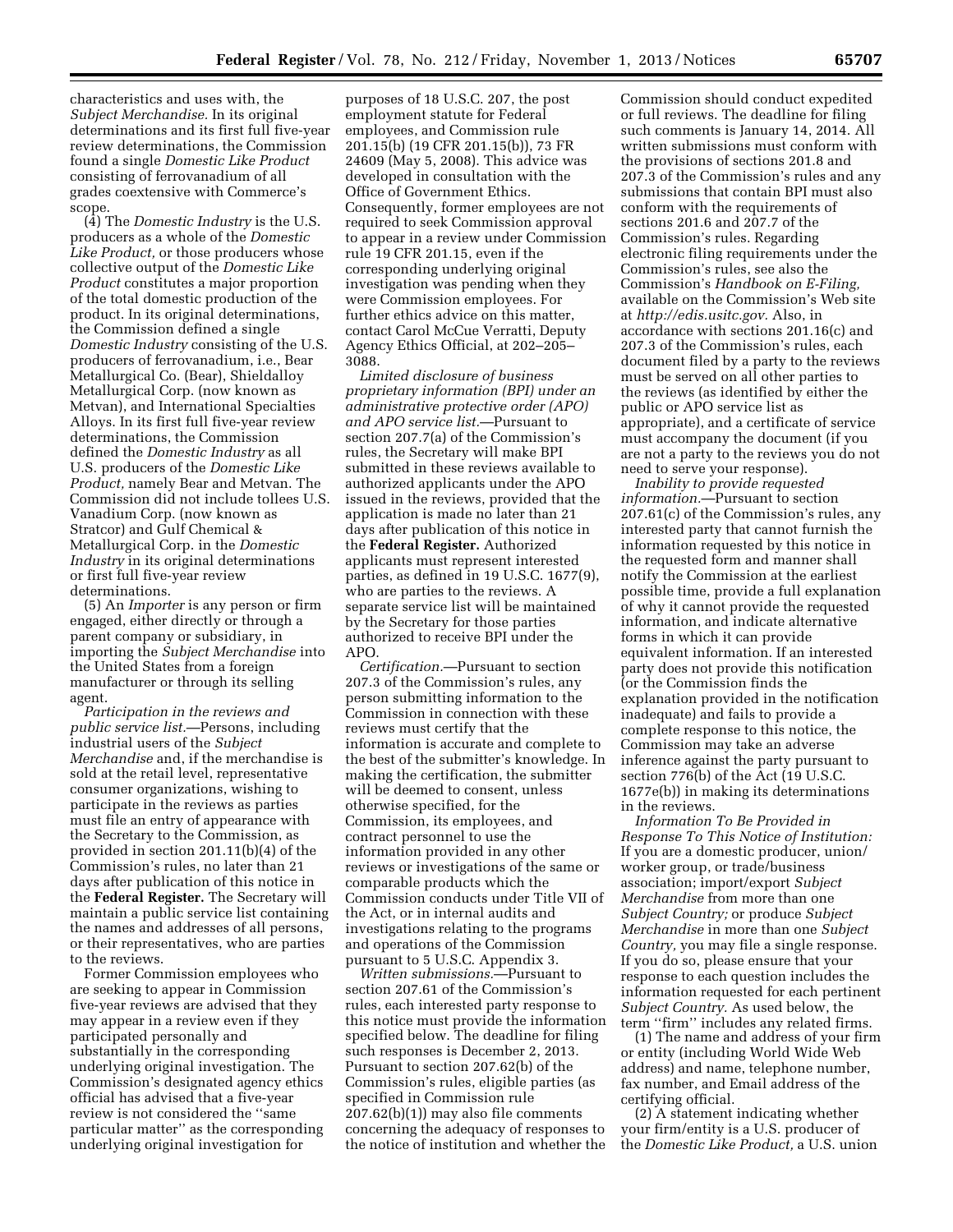or worker group, a U.S. importer of the *Subject Merchandise,* a foreign producer or exporter of the *Subject Merchandise,*  a U.S. or foreign trade or business association, or another interested party (including an explanation). If you are a union/worker group or trade/business association, identify the firms in which your workers are employed or which are members of your association.

(3) A statement indicating whether your firm/entity is willing to participate in these reviews by providing information requested by the Commission.

(4) A statement of the likely effects of the revocation of the antidumping duty orders on the *Domestic Industry* in general and/or your firm/entity specifically. In your response, please discuss the various factors specified in section 752(a) of the Act (19 U.S.C. 1675a(a)) including the likely volume of subject imports, likely price effects of subject imports, and likely impact of imports of *Subject Merchandise* on the *Domestic Industry.* 

(5) A list of all known and currently operating U.S. producers of the *Domestic Like Product.* Identify any known related parties and the nature of the relationship as defined in section 771(4)(B) of the Act (19 U.S.C. 1677(4)(B)).

(6) A list of all known and currently operating U.S. importers of the *Subject Merchandise* and producers of the *Subject Merchandise* in each *Subject Country* that currently export or have exported *Subject Merchandise* to the United States or other countries after 2007.

(7) A list of 3–5 leading purchasers in the U.S. market for the *Domestic Like Product* and the *Subject Merchandise*  (including street address, World Wide Web address, and the name, telephone number, fax number, and Email address of a responsible official at each firm).

(8) A list of known sources of information on national or regional prices for the *Domestic Like Product* or the *Subject Merchandise* in the U.S. or other markets.

(9) If you are a U.S. producer of the *Domestic Like Product,* provide the following information on your firm's operations on that product during calendar year 2012, except as noted (report quantity data in pounds of contained vanadium and value data in U.S. dollars, f.o.b. plant). If you are a union/worker group or trade/business association, provide the information, on an aggregate basis, for the firms in which your workers are employed/ which are members of your association.

(a) Production (quantity) and, if known, an estimate of the percentage of

total U.S. production of the *Domestic Like Product* accounted for by your firm's(s') production;

(b) capacity (quantity) of your firm to produce the *Domestic Like Product* (i.e., the level of production that your establishment(s) could reasonably have expected to attain during the year, assuming normal operating conditions (using equipment and machinery in place and ready to operate), normal operating levels (hours per week/weeks per year), time for downtime, maintenance, repair, and cleanup, and a typical or representative product mix);

(c) the quantity and value of U.S. commercial shipments of the *Domestic Like Product* produced in your U.S. plant(s);

(d) the quantity and value of U.S. internal consumption/company transfers of the *Domestic Like Product*  produced in your U.S. plant(s); and

(e) the value of (i) net sales, (ii) cost of goods sold (COGS), (iii) gross profit, (iv) selling, general and administrative (SG&A) expenses, and (v) operating income of the *Domestic Like Product*  produced in your U.S. plant(s) (include both U.S. and export commercial sales, internal consumption, and company transfers) for your most recently completed fiscal year (identify the date on which your fiscal year ends).

(10) If you are a U.S. importer or a trade/business association of U.S. importers of the *Subject Merchandise*  from the *Subject Country(ies),* provide the following information on your firm's(s') operations on that product during calendar year 2012 (report quantity data in pounds of contained vanadium and value data in U.S. dollars). If you are a trade/business association, provide the information, on an aggregate basis, for the firms which are members of your association.

(a) The quantity and value (landed, duty-paid but not including antidumping duties) of U.S. imports and, if known, an estimate of the percentage of total U.S. imports of *Subject Merchandise* from each *Subject Country* accounted for by your firm's(s') imports;

(b) the quantity and value (f.o.b. U.S. port, including antidumping duties) of U.S. commercial shipments of *Subject Merchandise* imported from each *Subject Country;* and

(c) the quantity and value (f.o.b. U.S. port, including antidumping duties) of U.S. internal consumption/company transfers of *Subject Merchandise*  imported from each *Subject Country.* 

(11) If you are a producer, an exporter, or a trade/business association of producers or exporters of the *Subject Merchandise* in the *Subject* 

*Country(ies),* provide the following information on your firm's(s') operations on that product during calendar year 2012 (report quantity data in pounds of contained vanadium and value data in U.S. dollars, landed and duty-paid at the U.S. port but not including antidumping duties). If you are a trade/business association, provide the information, on an aggregate basis, for the firms which are members of your association.

(a) Production (quantity) and, if known, an estimate of the percentage of total production of *Subject Merchandise*  in each *Subject Country* accounted for by your firm's(s') production;

(b) capacity (quantity) of your firm(s) to produce the *Subject Merchandise* in each *Subject Country* (i.e., the level of production that your establishment(s) could reasonably have expected to attain during the year, assuming normal operating conditions (using equipment and machinery in place and ready to operate), normal operating levels (hours per week/weeks per year), time for downtime, maintenance, repair, and cleanup, and a typical or representative product mix); and

(c) The quantity and value of your firm's(s') exports to the United States of *Subject Merchandise* and, if known, an estimate of the percentage of total exports to the United States of *Subject Merchandise* from each *Subject Country*  accounted for by your firm's(s') exports.

(12) Identify significant changes, if any, in the supply and demand conditions or business cycle for the *Domestic Like Product* that have occurred in the United States or in the market for the *Subject Merchandise* in each *Subject Country* after 2007, and significant changes, if any, that are likely to occur within a reasonably foreseeable time. Supply conditions to consider include technology; production methods; development efforts; ability to increase production (including the shift of production facilities used for other products and the use, cost, or availability of major inputs into production); and factors related to the ability to shift supply among different national markets (including barriers to importation in foreign markets or changes in market demand abroad). Demand conditions to consider include end uses and applications; the existence and availability of substitute products; and the level of competition among the *Domestic Like Product*  produced in the United States, *Subject Merchandise* produced in each *Subject Country,* and such merchandise from other countries.

(13) (OPTIONAL) A statement of whether you agree with the above